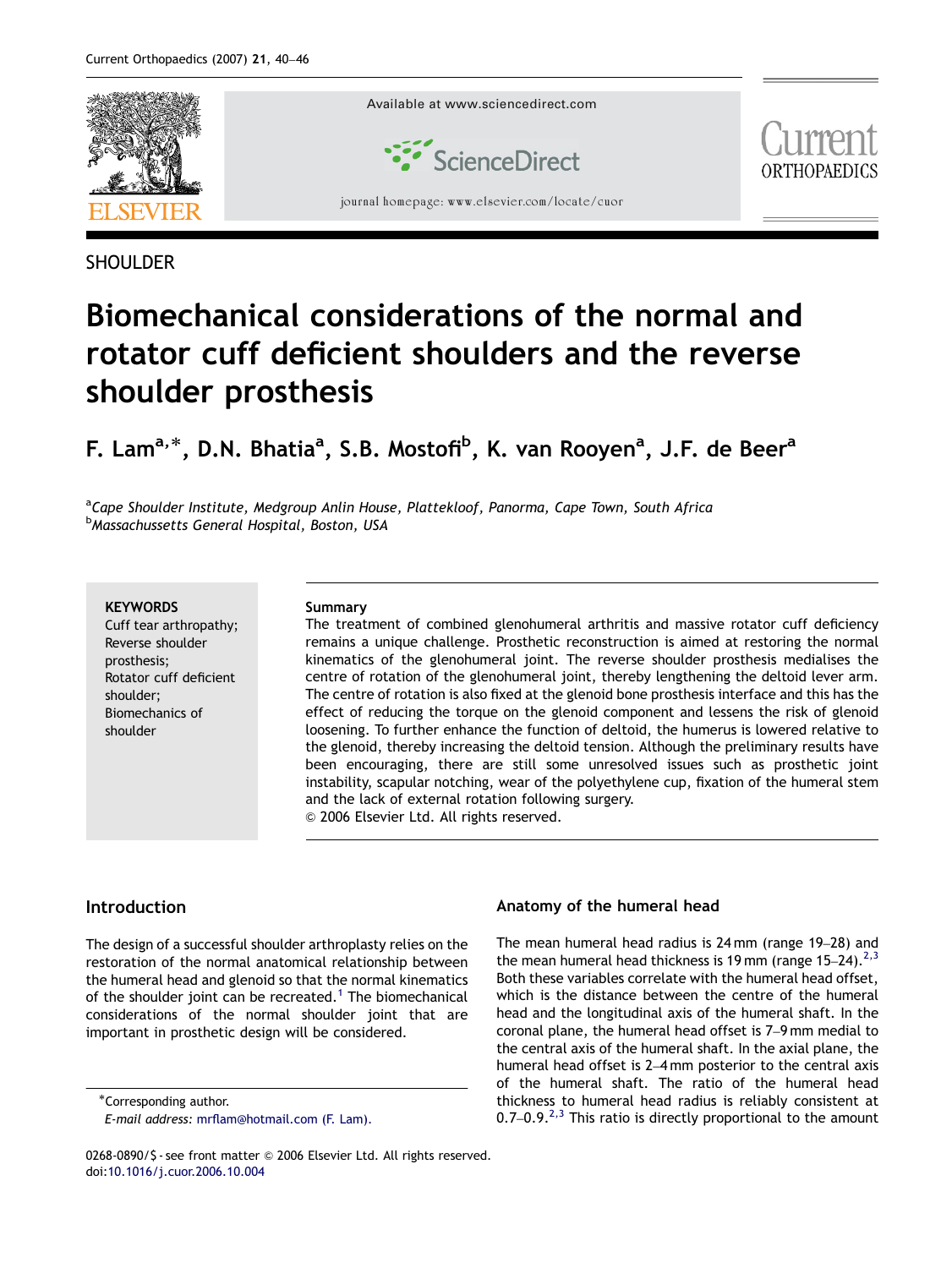of humeral head which articulates with the glenoid, irrespective of other variables such as length of the humeral shaft or the size of the patient.<sup>[3](#page-6-0)</sup>

#### Anatomy of the glenoid cavity

The normal glenoid has a pear shaped appearance with a shorter anteroposterior dimension in the superior half (mean 23 mm) than in the inferior half (mean 29 mm).<sup>2</sup> The glenoid offset is the distance between the base of the coracoid and the deepest portion of the glenoid articular surface.<sup>[2](#page-6-0)</sup> This measurement determines the location of the glenohumeral joint line and again is not related to the size of the patient. The lateral glenohumeral offset is the distance between the base of the coracoid and the most lateral aspect of the greater tuberosity. This measurement is important as it determines the resting tension of the rotator cuff and the moment arm of the deltoid.

#### Humeral neck shaft angle

The humeral neck shaft angle is defined as the angle between the central intramedullary axis of the humeral shaft and the anatomical neck of the humerus. The mean neck shaft angle is  $40^{\circ}$  but significant variation does occur between individuals, ranging from 30 $^{\circ}$  to 55 $^{\circ}$ .<sup>[4](#page-6-0)</sup>

#### Articular geometry of the glenohumeral joint

The articular surface of the humeral head has an upwards tilt of  $45^\circ$  and is retroverted 35 $^\circ$  with respect to the epicondylar axis of the distal humerus (Fig. 1). The articular surface of the glenoid has a slight upwards tilt of  $5^\circ$  with respect to the medial border of the scapula and retroversion of  $7^\circ$  with respect to the plane of the scapula. The articular surface of the humeral head covers an arc of  $155^\circ$  but the articular surface of the glenoid covers an arc of only  $76^\circ$ . The implication of this difference is that the glenohumeral joint can only allow  $79^{\circ}$  of true elevation in the scapular plane. Combined with  $41^\circ$  of scapulothoracic motion, the arm can elevate 120° beyond which an 'obligatory' external rotation occurs to achieve maximal elevation.<sup>[5](#page-6-0)</sup> This means that the humerus must externally rotate to clear the greater tuberosity from the coracoacromial arch.

#### Articular congruity of the glenohumeral joint

The glenohumeral congruence (conformity) is the relationship between the radius of curvature of the humeral head and the glenoid.<sup>[6](#page-6-0)</sup> If the radii of curvature of the humeral head and glenoid are the same, i.e. congruency ratio of 1, then there is maximum contact between the two surfaces. This arrangement occurs in only 9% of individuals.<sup>[5](#page-6-0)</sup> The most common configuration (90%) is a smaller radius of curvature for the humeral head relative to the glenoid, such that the congruency ratio is less than 1. This has important biomechanical advantages in terms of increased range of movement but at the expense of decreased stability.



Figure 1 Transverse view of the glenohumeral joint showing the  $35^\circ$  retroversion of the glenoid.

#### Glenohumeral index

This is defined as the maximum transverse diameter of the glenoid divided by the maximum transverse diameter of the humeral head. This ratio is approximately 0.75 in the sagittal plane and 0.6 in the transverse plane.<sup>7</sup> A low glenohumeral index is associated with recurrent anterior instability.<sup>8</sup>

#### Glenohumeral articular constraint

Constraint is the amount of humeral head which is in direct articulation with the glenoid cavity.<sup>[6](#page-6-0)</sup> It is related to the depth of the glenoid but is independent of articular congruence. The normal glenoid has a depth of 9 mm in the superoinferior direction and 5 mm in the anteroposterior direction. As a result, the glenoid is more constrained in the superoinferior direction than anteroposterior direction, accounting for the more frequently observed anteroposterior dislocation.

#### Stability of the glenohumeral joint

Unlike the hip joint, the glenohumeral joint is minimally constrained, with little inherent bony stability. The stability of the joint is maintained by an interconnecting network of static and dynamic restraints ([Table 1](#page-2-0)). The static restraints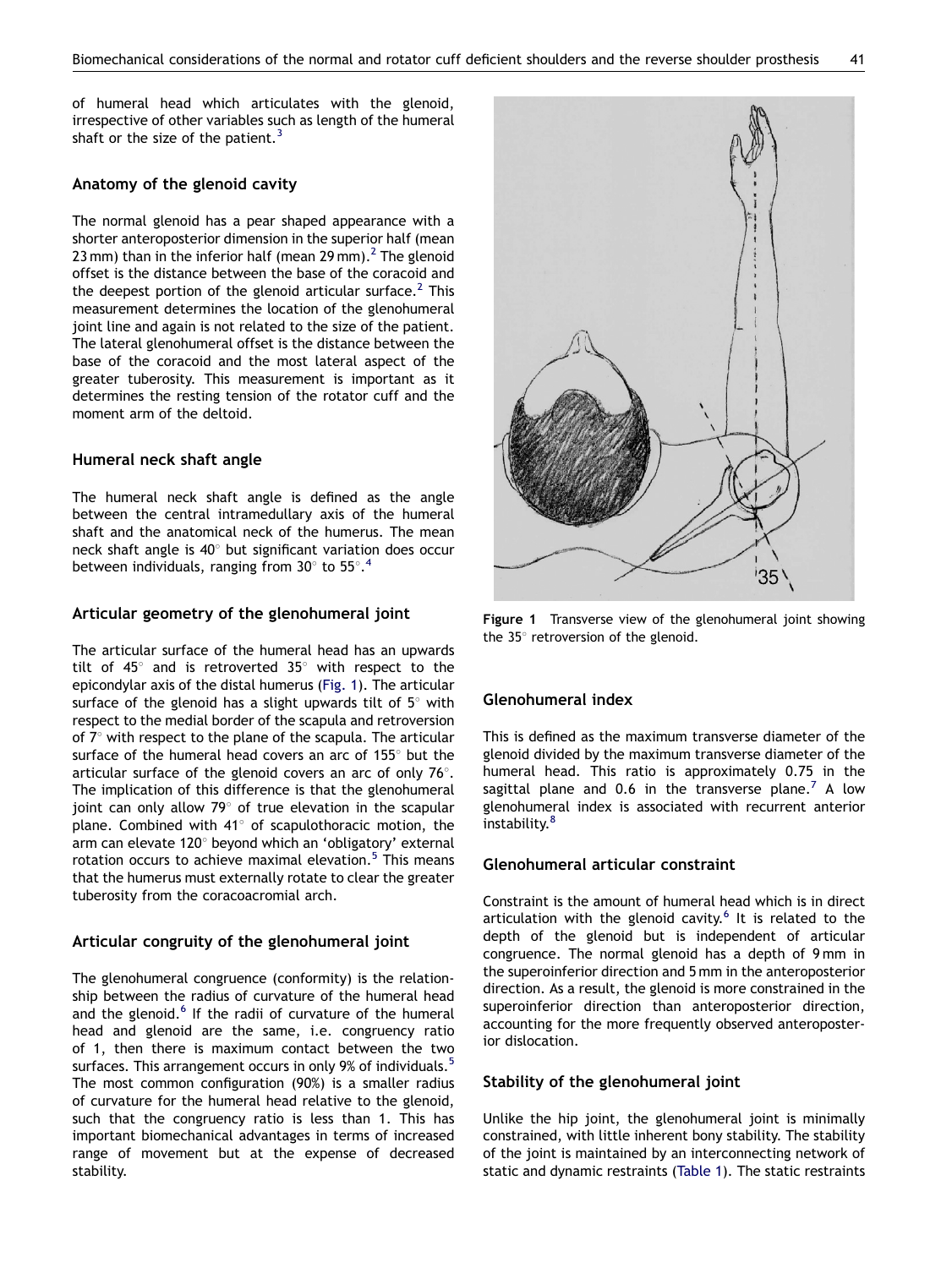<span id="page-2-0"></span>Table 1 Static and dynamic stabilizers of the glenohumeral joint.

Static

Capsuloligamentous

- 1. Capsule
- 2. Labrum
- 3. Glenohumeral ligaments
- 4. Coracohumeral ligament
- Articular
- 1. Humeral head retroversion
- 2. Scapular inclination
- 3. Joint conformity
- 4. Negative intraarticular pressure

Dynamic

- **Scapulohumeral**
- 1. Supraspinatus
- 2. Infraspinatus
- 3. Subscapularis
- 4. Teres major
- 5. Teres minor
- 6. Long head of biceps
- 7. Deltoid
- Axioscapular
- 1. Trapezius
- 2. Rhomboids
- 3. Serratus anterior
- 4. Levator scapulae
- Axiohumeral
- 1. Latissimus dorsi
- 2. Pectoralis major

may be further divided into soft tissue and articular stabilisers. An important soft tissue restraint is the glenohumeral joint capsule, which originates from the labrum and margin of the glenoid fossa. It is attached laterally to the anatomical neck of the humerus. It forms a continuous fibrous joint lining, except in the biceps groove where the tendon exits the joint. It maintains the negative intraarticular pressure, contributing to the stability of the glenohumeral joint. Cadaveric studies have shown that a simple puncture of the joint capsule can result in 2 cm of distraction of the joint surfaces resulting in significant glenohumeral instability.<sup>[9](#page-6-0)</sup> The glenohumeral ligaments are thickenings of the joint capsule and consist of superior, middle and inferior portions. The superior glenohumeral ligament originates from the base of the coracoid process and labrum and inserts into the humerus just above the lesser tuberosity. It functions as the primary restraint to inferior translation of the humeral head. The middle glenohumeral ligament is the most variable and is said to limit external rotation and anterior subluxation of the humeral head when the arm is in mid-abduction. The inferior glenohumeral ligament is the most important ligament in maintaining joint stability.<sup>[10](#page-6-0)</sup> It originates from the anterior, inferior and posterior margins of the glenoid labrum and inserts into the neck of the humerus. It consists of an anterior band, axillary pouch and posterior band. The anterior band is maximally taut when the arm is in abduction and external rotation. Conversely, the posterior band is maximally taut when the arm is in abduction and internal rotation.

The coracohumeral ligament originates from the lateral aspect of the base of the coracoid process and runs downwards and laterally to attach to the greater and lesser tuberosities. It acts as the primary restraint to inferior translation of the adducted arm and also functions to limit external rotation of the adducted humerus. The labrum has several important functions. Firstly, it deepens the glenoid by 5 mm in the anteroposterior direction and 9 mm in the superoinferior direction.<sup>[11](#page-6-0)</sup> This increases the depth of the glenoid by 50%. Secondly, it provides a site of attachment for the glenohumeral ligaments. Thirdly, it works synergistically with the rotator cuff to compress the humeral head against the glenoid cavity. Finally, it acts as a wedge, preventing translation of the humeral head. It is estimated that removal of the labrum results in a 20% reduction in the translatory force required to dislocate the humeral head over the glenoid rim.<sup>[12](#page-6-0)</sup>

The articular factors are also important. The mean retroversion of the humeral head is  $17.9^{\circ}.^{13}$  $17.9^{\circ}.^{13}$  $17.9^{\circ}.^{13}$  There is evidence that insufficient humeral retroversion predisposes to anterior instability and  $Saha<sup>7</sup>$  suggested a corrective humeral osteotomy if the retroversion angle is less than  $20^\circ$ . On the glenoid side the version is usually zero, although up to  $10^{\circ}$  of anteverison or retroversion can be regarded as normal. There is conflicting evidence as to whether hyper-anteversion of the glenoid may be associated with recurrent instability.

The dynamic restraints stabilise the joint by several mechanisms:

- 1. By a passive muscle tensioning effect.
- 2. By dynamic contraction thereby causing compression of the humeral head into the glenoid and glenoid labrum, sometimes referred to as concavity-compression.<sup>[14](#page-6-0)</sup>
- 3. By causing a secondary tightening effect on the static constraints. For example, supraspinatus can simultaneously elevate and externally rotate the arm. The external rotation movement causes tightening of the inferior glenohumeral ligament, limiting upward elevation.
- 4. By exerting a direct barrier effect. For example, subscapularis acts as a direct anterior stabiliser preventing anteroinferior humeral instability.

## Forces acting on the glenohumeral joint $5,15$

The forces acting on the glenohumeral joint include:

- Weight of the arm.
- Abductor force by deltoid and supraspinatus.
- $\bullet$  Downward pull of arm by subscapularis, infraspinatus and teres minor.
- Compressive force on the glenohumeral joint.
- Shear force of humeral head on glenoid.
- $\bullet$  External forces such as weight held in the hand.

The deltoid is the most powerful muscle around the shoulder and can generate a force of up to 6 times the weight of the arm. It has the largest moment arm around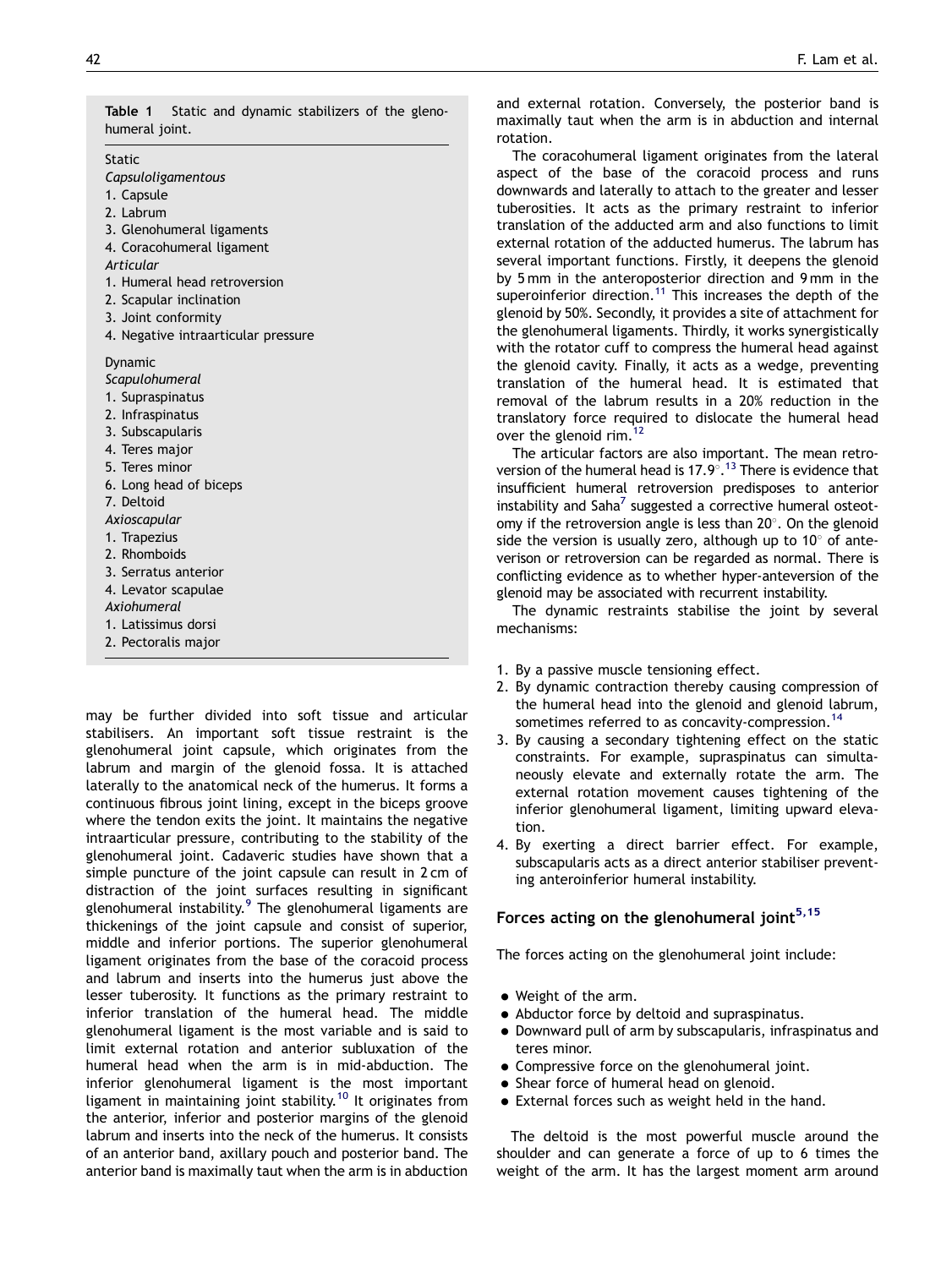<span id="page-3-0"></span>the glenohumeral joint and is the most effective muscle in arm elevation, acting superiorly at  $63^{\circ}$  when the arm is resting at the side of the body (Fig. 2). In the normal shoulder, the deltoid can alone provide 70% of the torque at 30 $^{\circ}$  of abduction and 85% at 90 $^{\circ}$ .<sup>[16](#page-6-0)</sup> The supraspinatus can generate a force of 2.5 times the weight of the arm and acts 15–20 $^{\circ}$  superiorly. The infraspinatus acts 40–45 $^{\circ}$  inferiorly and the force of the teres minor is also directed inferiorly at  $55^\circ$ . Together, the infraspinatus and teres minor can generate a force of 5 times the weight of the arm.  $17,18$ When abduction of the arm is initiated, the shear force on the glenohumeral joint generated by the deltoid is counteracted by the compressive force produced by the rotator cuff. Generally speaking, the compressive force contributes towards joint stability while the shear force induces upward displacement of the humeral head. The combination of shear and compressive forces allows efficient abduction by stabilising the humeral head within the glenoid fossa. The magnitude and direction of the resultant joint reaction force is dependent on the position of the arm. At  $90^{\circ}$  of abduction, the joint reaction force is at its maximum and equates approximately the weight of the body. Fig. 3 represents a free body diagram of the forces acting on the glenohumeral joint when the arm is abducted  $90^\circ$ .

## Cuff tear arthropathy

The concept of ''cuff-tear arthropathy'' was first introduced by Neer in 1977 to describe findings of arthritis associated



Figure 2 The direction of the rotator cuff muscle forces when the arm is resting at the side of the body (D—Deltoid, SS—Supraspinatus, IS—Infraspinatus, SB—Subscapularis, TM—Teres Minor).



Figure 3 Free body diagram of the forces acting on the glenohumeral joint when the arm is abducted  $90^\circ$  (D—Deltoid, SS—Supraspinatus, SB—Subscapularis, IS—Infraspinatus, TM—Teres minor, J—Joint reaction force).



Figure 4 Cuff tear arthropathy with superior migration of the humeral head.

with massive rotator cuff deficiency.<sup>[19](#page-6-0)</sup> He postulated that without the superior stabilising effect of the rotator cuff, the humeral head migrates superiorly, leading to abrasion of the humeral head against the undersurface of the acromion and superior glenoid. Furthermore, as a result of inactivity, there is impaired nutrition of the articular cartilage, leading to osteoporosis and segmental collapse of the humeral head. In 1981, McCarthy et al.<sup>[20](#page-6-0)</sup> described similar findings, which they called 'Milwaukee shoulder' and postulated that it was a degenerative process caused by hydroxyapatite crystals, neutral proteases and active collagen.

The superior migration of the humeral head seen in massive rotator cuff deficiency (Fig. 4) is caused by muscle force imbalance. Normally, the rotator cuff stabilises the humeral head in the glenoid cavity during abduction and the head translates superiorly by 3 mm during the first  $30^{\circ}$  of motion.<sup>21</sup> In massive rotator cuff deficiency, the shear force produced by the intact deltoid is no longer opposed by the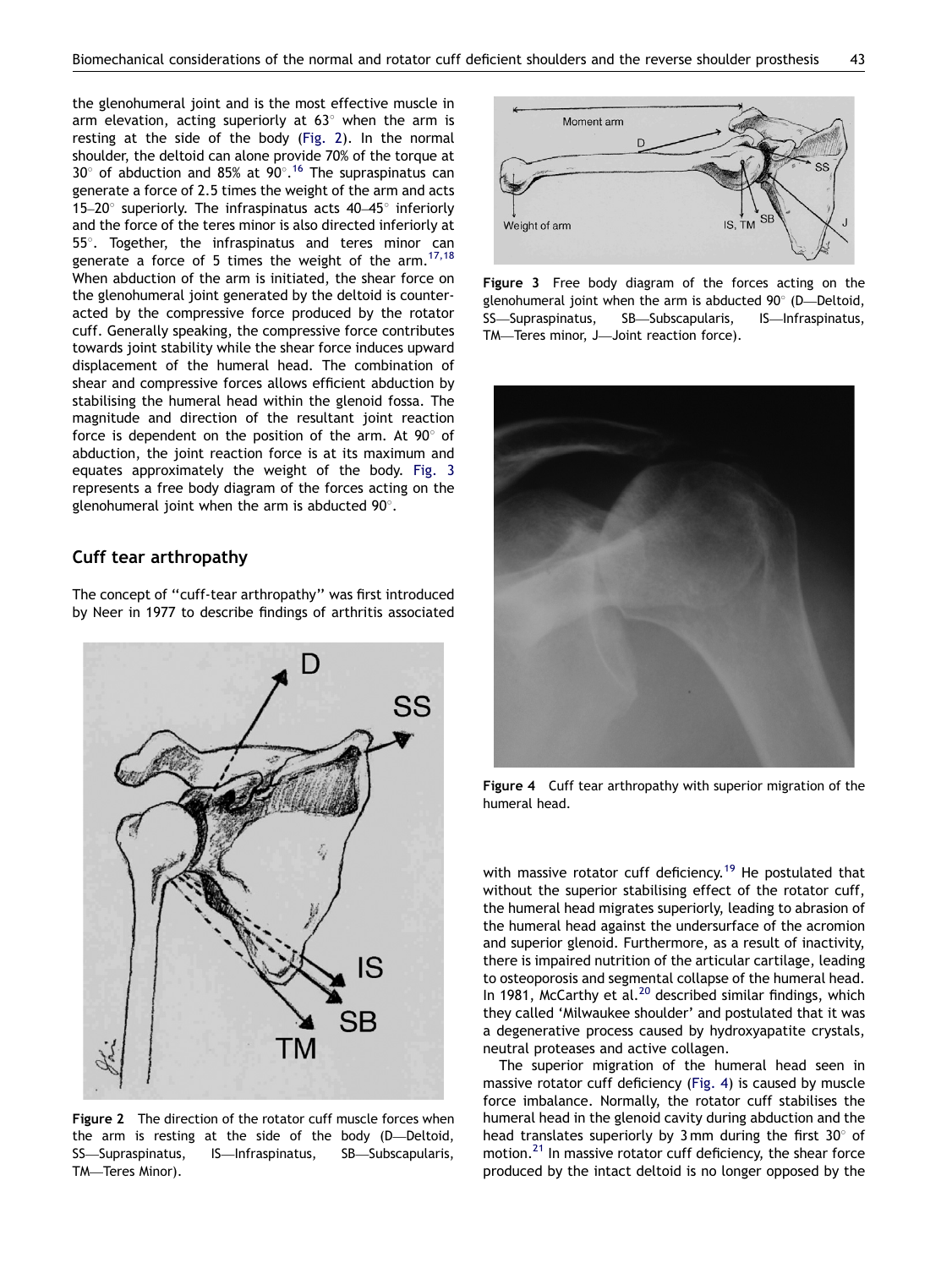joint compressive force which is normally produced by the rotator cuff. This results in a superiorly directed resultant vector that occurs with initiation of abduction. Furthermore, the long head of biceps is usually torn in association with large rotator cuff tears, further losing its important role as a humeral head depressor. In advanced cases, as the deltoid contracts the humeral head articulates with the undersurface of the acromion, causing further articular destruction [\(Fig. 4\)](#page-3-0).

The treatment of cuff tear arthropathy remains a difficult challenge. Options vary from hemiarthroplasty, bipolar hemiarthroplasty, massive head hemiarthroplasty, constrained total shoulder replacement, semi-constrained total shoulder replacement and shoulder arthrodesis.<sup>[22](#page-6-0)</sup>

The use of an unconstrained total shoulder replacement in the treatment of cuff tear arthropathy is now almost obsolete due to the high incidence of glenoid loosening. This is due to the high shear force which loads the superior part of the glenoid eccentrically, a phenomenon described by Matsen<sup>[23](#page-6-0)</sup> as the 'rocking horse phenomenon'.

Hemiarthroplasty was also tried. Although it provided good pain relief for some patients, the range of active movement afterwards was still poor. $^{24}$  $^{24}$  $^{24}$  There is concern that results deteriorate with time due to erosion of the glenoid and coracroacromial arch. Bipolar hemiarthroplasty was also introduced to add further stability but the functional outcome was no better than hemiarthroplasty.<sup>2</sup>

## Development of the reverse shoulder prosthesis

The concept of a constrained total shoulder arthroplasty was first introduced by Scales in 1960 with the Stanmore constrained prosthesis. The rationale for this was to provide a fixed centre of rotation thereby converting the upwardly directed shear force produced by the deltoid into a rotatory movement. In 1972, Kolbel introduced the first reverse ball and socket prosthesis. Since then a number of similar designs have been introduced, including Fenlin, Neer, Liverpool, Gerard and Kessel. Unfortunately, all of these designs had the shortcomings of a lateralized offset of the humeral component, resulting in excessive torque and shear forces at the glenoid prosthetic bone interface, leading to glenoid loosening. Finally, in 1985, Professor Paul Grammont from Dijon, France, developed a semiconstrained reverse ball and socket prosthesis.<sup>[26](#page-6-0)</sup> He made a number of key refinements in its design:

- The glenoid component consists of a large hemisphere with no neck. Compared to a small head, the larger head allows greater excursion of movement yet without compromising stability. The absence of a neck means that the lateral offset will be minimised.
- . The centre of rotation is fixed at the glenoid bone prosthesis interface. This significantly decreases the torsional forces on the component-bone fixation, and thus lessens the risk of glenoid loosening. $27$
- . The centre of rotation is also medialised. This has important biomechanical advantages. Firstly, the lever arm of the deltoid is lengthened ([Fig. 6](#page-5-0)), leading to a corresponding increase in the moment force. Grammont

found that if the centre of the glenoid hemisphere is medialised by 10 mm, the abduction moment of the deltoid will be increased by 20% when the arm is abducted  $60^{\circ}.^{26,28}$  $60^{\circ}.^{26,28}$  $60^{\circ}.^{26,28}$  Secondly, medialising the centre of rotation helps to recruit more deltoid fibres to act as abductors. Normally, only the middle fibres and part of the anterior fibres of the deltoid act as abductors. When the axis of elevation is medialised, more of the anterior and some of the posterior fibres of the deltoid are additionally recruited for abduction.

- $\bullet$  The humeral neck angle is non-anatomical and has a horizontal inclination of  $155^\circ$ . This lowers the humerus relative to the glenoid and helps to restore deltoid tension. If the centre of the glenoid hemisphere is lowered by 10 mm, the abduction moment of the deltoid will be increased by 30% when the arm is abducted  $60^{\circ}.^{26,28}$  $60^{\circ}.^{26,28}$  $60^{\circ}.^{26,28}$
- The humeral component consists of a small cup covering less than half of the glenosphere. This allows a greater range of movement without causing prosthesis bone impingement.
- The articular geometry of the humeral and the glenoid components are well matched and the deeper socket has increased the articular conformity. Both have contributed to the increased joint stability.

Based on Grammont's original design, the two most popularly used reverse prostheses are the Delta III (Depuy, Warsaw, Indiana, USA) and the Aequalis Reverse prostheses (Tornier Inc., Houston, TX, USA). The Delta has been in use in Europe since 1992 and the Tornier (Fig. 5) since 1998. When the tension is correct after implantation, pulling the arm downwards should result in only 5 mm of articular



Figure 5 Radiograph of the reverse shoulder prosthesis.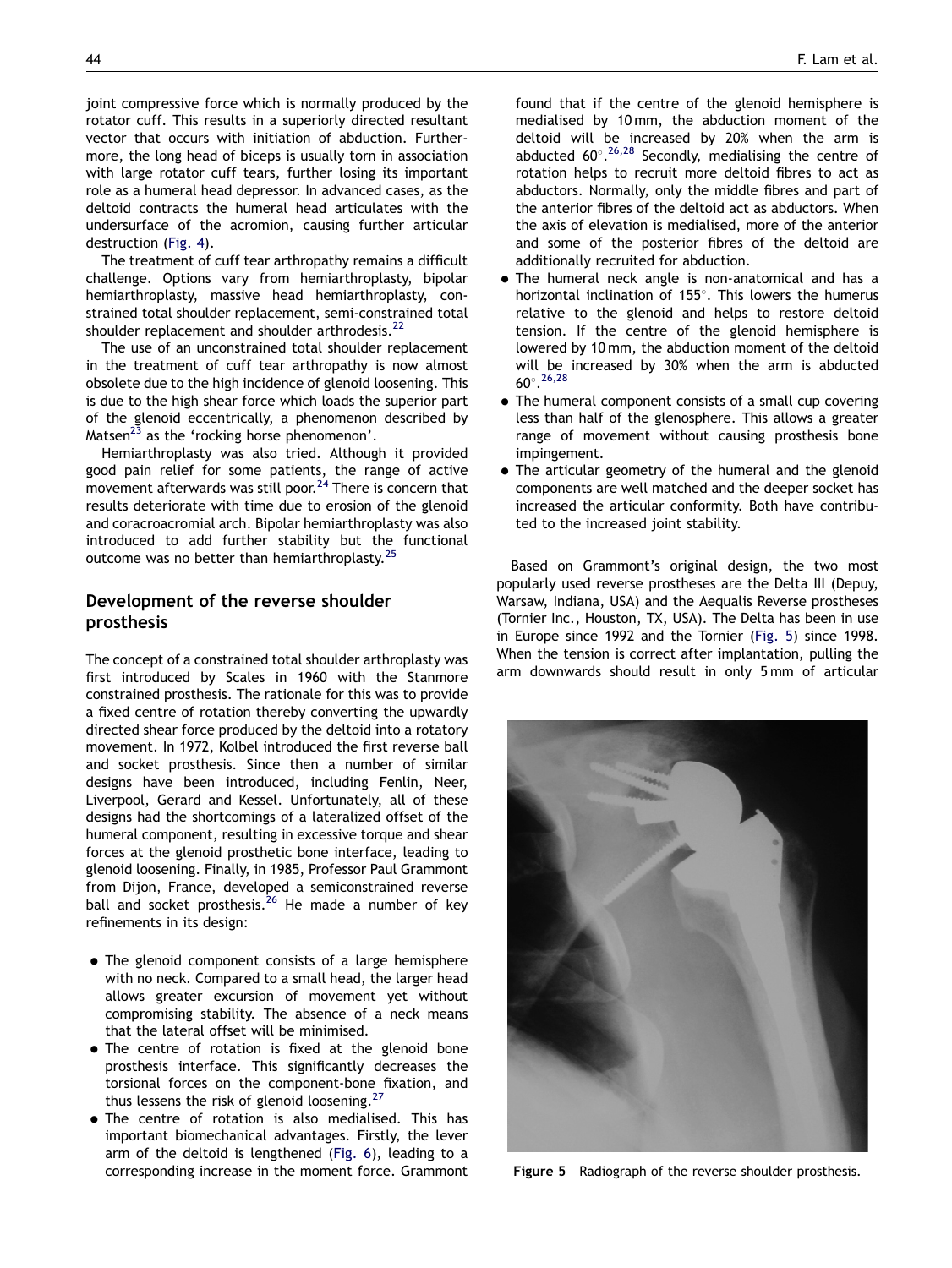<span id="page-5-0"></span>

Figure 6 (A) The normal resting tension of the deltoid. (B) The reverse prosthesis in situ with a medialised centre of rotation and lowering of the humerus, thereby lengthening the deltoid.

surface separation and the joint should remain stable when the arm is adducted. $29$ 

The most common indication for the reverse shoulder prosthesis is massive, irreparable cuff tear associated with glenohumeral arthritis. Other indications include revision of a failed hemiarthroplasty or total shoulder arthroplasty associated with irreparable rotator cuff damage, displaced comminuted fracture of the proximal humerus in the elderly, massive irreparable rotator cuff tear without arthritis, failed rotator cuff repair, rheumatoid arthritis and tumour reconstruction. The common denominator in all of these situations is the loss of a stable biomechanical fulcrum for arm elevation (Fig. 6).

## Current status of the reverse shoulder prosthesis

Several studies have reported favourable results with the reverse shoulder prosthesis in the short to medium term.[30,31](#page-6-0) In a series of 60 patients with a minimum follow up of 2 years, Frankle et al.<sup>[30](#page-6-0)</sup> reported an excellent or good outcome in 41 patients with significant improvement in all parameters of pain and function. There were 13 complications (17%) in 10 patients, 7 of whom required revision surgery to either hemiarthroplasty or another reverse shoulder prosthesis. The most recent published data come from Nice by Boileau et al. $31$  who reported the results on a consecutive series of 45 patients with a mean follow up of 40 months. There were significant improvements in active elevation (from 55 $\degree$  preoperatively to 121 $\degree$  postoperatively) and Constant score (from 17 to 58). Fourteen complications in 11 patients were encountered including 3 dislocations, 3 deep infections, 2 periprosthetic humeral fractures, 1 aseptic loosening of the humeral component, 1 intraoperative glenoid fracture, 2 late acromial fractures, 1 wound haematoma and 1 axillary nerve palsy. They found that the complication rate of the reverse prosthesis carried out for revision surgery was significantly higher than for cuff tear arthropathy (47% and 5% respectively). This experience is shared by Schneeberger and Gerber who reported a similarly high complication rate of 50% in revision cases. $32$ 

The long term survival of 80 reverse prostheses was evaluated by a multicentre study with a minimum follow up of 5 years. $33$  Using replacement of the prosthesis as the end point, the survival rate was 91%. Using glenoid loosening as the end point, the survival rate was 84%. Using an absolute Constant score of less than 30 as the end point, the survival rate was 58% at 120 months. There were two breaks noted in the survival curves. The first break occurred at around 3 years as a result of early loosening of the prosthesis. The second break occurred at around 6 years as a result of progressive functional deterioration of the prosthesis.

Clearly, there are still many complicated issues of the Reverse prosthesis that need to be addressed. Firstly, the maintenance of joint stability remains a problem. Instability can be attributed to a variety of factors including insufficient deltoid tension, medial impingement caused by medialisation of the humerus and atrophy of the anterior deltoid. Grammont described the concept of ''global decoaptation'' which is shown radiographically by a radiolucent gap between the articular surfaces. $34$  This is thought to be caused by insufficient deltoid tension. Over tensioning of the deltoid, however, can result in fracture of the acromion and can even cause damage to the axillary nerve.<sup>[29](#page-6-0)</sup>

Scapular notching remains a common complication and was seen in 68% of Boileau's subjects.<sup>31</sup> Its occurrence is a result of impingement of the humeral cup on the scapular neck during shoulder adduction. Concern remains that scapular notching might lead to secondary wear of the polyethylene cup with the potential for inducing osteolysis. Gerber found that by placing the glenosphere 2–4 mm more distally, this significantly improves the abduction and adduction angles thus reducing the risk of inferior glenoid notching.<sup>35</sup>